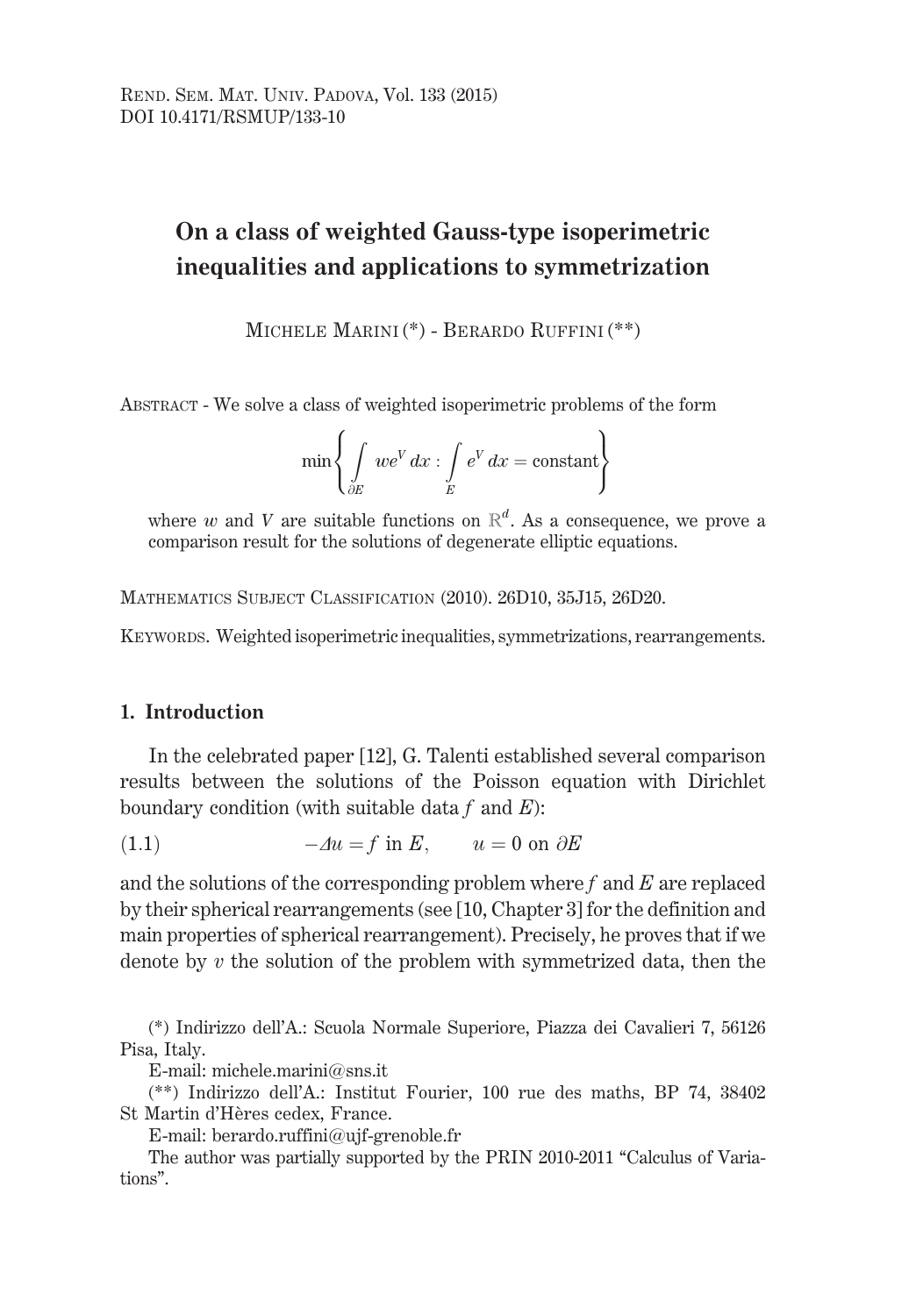rearrangement  $u^*$  of the (unique) solution u of (1.1) is pointwise bounded by v. Moreover he shows that the  $L^q$  norm of  $\nabla u$  is bounded, as well, by the  $L^q$ norm of  $\nabla v$ , for  $q \in (0,2]$ . The proof of these facts basically relies on two ingredients: the Hardy-Littlewood-Sobolev inequality and the isoperimetric inequality (see [1] and [10] for comprehensive accounts on the subjects).

Later on, following such a scheme, many other works have been developed to prove analogous comparison results related to the solutions of PDEs involving different kind of operators, see for instance [2], [3], [6], [7], [8], [9], [13] and the references therein. A recurring idea in these works is, roughly speaking, the following: the operator considered is usually linked to a sort of *weighted perimeter*. Thus initially it is necessary to solve a corresponding isoperimetric problem; then the desired comparison results can be obtained following the ideas contained in [12].

For example in [3] the authors consider a class of weighted perimeters of the form

$$
P_w(E) = \int_{\partial E} w(|x|) d\mathcal{H}^{d-1}(x),
$$

where E is a set with Lipschitz boundary and  $w : \mathbb{R} \to [0, \infty)$  a non-negative function, and prove, under suitable convexity assumptions on the weight  $w$ , that the ball centered at the origin is the unique solution of the mixed isoperimetric problem

$$
\min\{P_w(E):|E|=\text{constant}\}
$$

where  $|\cdot|$  denotes the d-dimensional Lebesgue measure. As a consequence they prove comparison results, analogous to those considered by Talenti in  $[12]$ , for the solutions of

$$
-\operatorname{div}(w^2 \nabla u) = f \text{ in } E, \qquad u = 0 \text{ on } \partial E.
$$

Recently in [4], L. Brasco, G. De Philippis and the second author proved a quantitative version of the weighted isoperimetric inequality considered in [2]. Their proof is achieved by means of a sort of *calibration technique*. One advantage of this technique is that it is adaptable to other kind of problems, as that of considering other kind of functions in the weighted perimeter (e.g. Wulff-type weights, see [5]), or that of considering different measured spaces, as  $\mathbb{R}^d$  endowed with the Gauss measure.

In this paper we consider degenerate elliptic equations with Dirichlet boundary condition of the form

(1.2) 
$$
-\operatorname{div}(w^2 e^V \nabla u) = f e^V \text{ in } E, \qquad u = 0 \text{ on } \partial E
$$

where  $w$  and  $V$  are two given functions, and we aim to prove analogous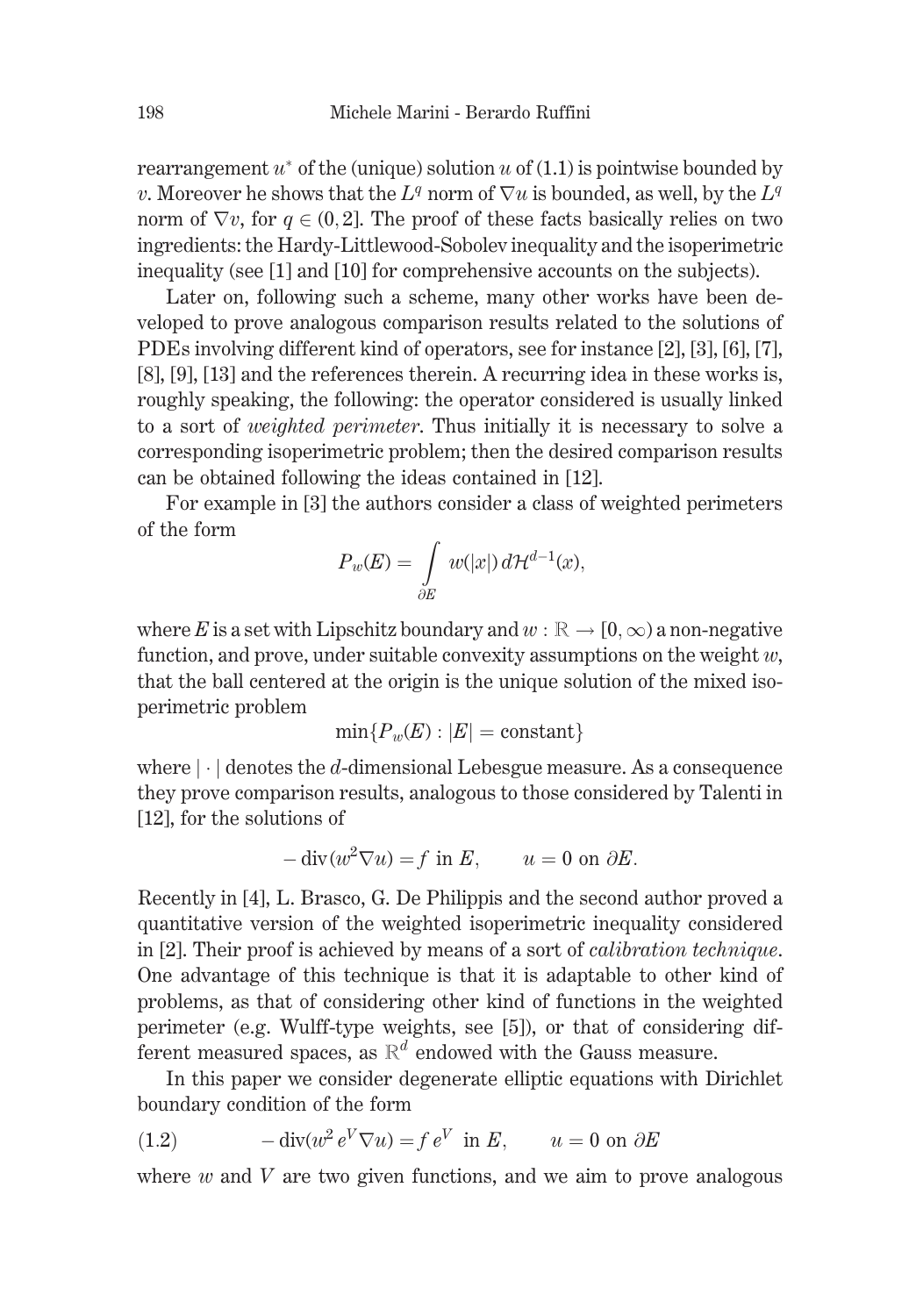comparison results as those in [12]. The particular form in which is written the measure  $e^V$  is due to the later applications, whose main examples are Gauss-type measures, that is  $V(x) = -c|x|^2$ . Bearing in mind this instance, we consider a class of mixed isoperimetric problems of the form

$$
\min \left\{ P_{we^V}(E) : \int\limits_E e^V = \text{constant} \right\}
$$

and prove, by means of a calibration technique reminiscent of that developed in [4], that the solutions, under suitable assumptions on V and  $w$ , are half-spaces, see Proposition 3.1 and Theorem 3.6. Then, using a suitable concept of rearrangement related to the measures considered, we prove, in the Main Theorem in Section 4, comparison results between the solutions of  $(1.2)$  and the solutions of the same equation with rearranged data.

### 2. Preliminaries on rearrangement inequalities

In this section we introduce the main definitions and properties about the concept of symmetrization and rearrangement we shall make use of.

Let  $\mu$  be a finite Radon measure on  $\mathbb{R}^d$ , a *right rearrangement* with respect to  $\mu$  is defined, for any Borel set A, as

$$
R_A^{\mu} = \{ (x_1, x') \in \mathbb{R} \times \mathbb{R}^{d-1} : x_1 > t_A \},\
$$

where  $t_A = \inf \{ t : \mu(A) = \mu(\{(x_1, x') \in \mathbb{R} \times \mathbb{R}^{d-1} : x_1 > t \}) \}$ . Notice that if  $d\mu = f dx$ , for some positive and measurable function f, then the value of t is uniquely determined.

Given a non-negative Borel function  $f: \mathbb{R}^d \to [0, +\infty)$ , we call right increasing rearrangement of f the function  $f^{*\mu}$  given by

$$
f^{*\mu}(x)=\int\limits_0^{+\infty}\chi_{R_{\{f>t\}}^\mu}(x)\,dt
$$

where  $\chi_A$  is the characteristic function of the set A. As an aside we notice that the right increasing rearrangement of the characteristic function of a Borel set A coincides with the characteristic function of  $R^{\mu}_{A}$ . Clearly  $f^{*\mu}$  is non-negative, increasing with respect to the first variable  $x_1$ , and constant on the sets  $\{(x_1, x') \in \mathbb{R} \times \mathbb{R}^{d-1} : x_1 = t\}$ , for  $t \in \mathbb{R}$ . Moreover f and  $f^{*\mu}$ share the same distribution function:

$$
\mu_f(t) := \mu(\{f > t\}) = \mu(\{f^{*\mu} > t\}) = \mu_{f^{*\mu}}(t)
$$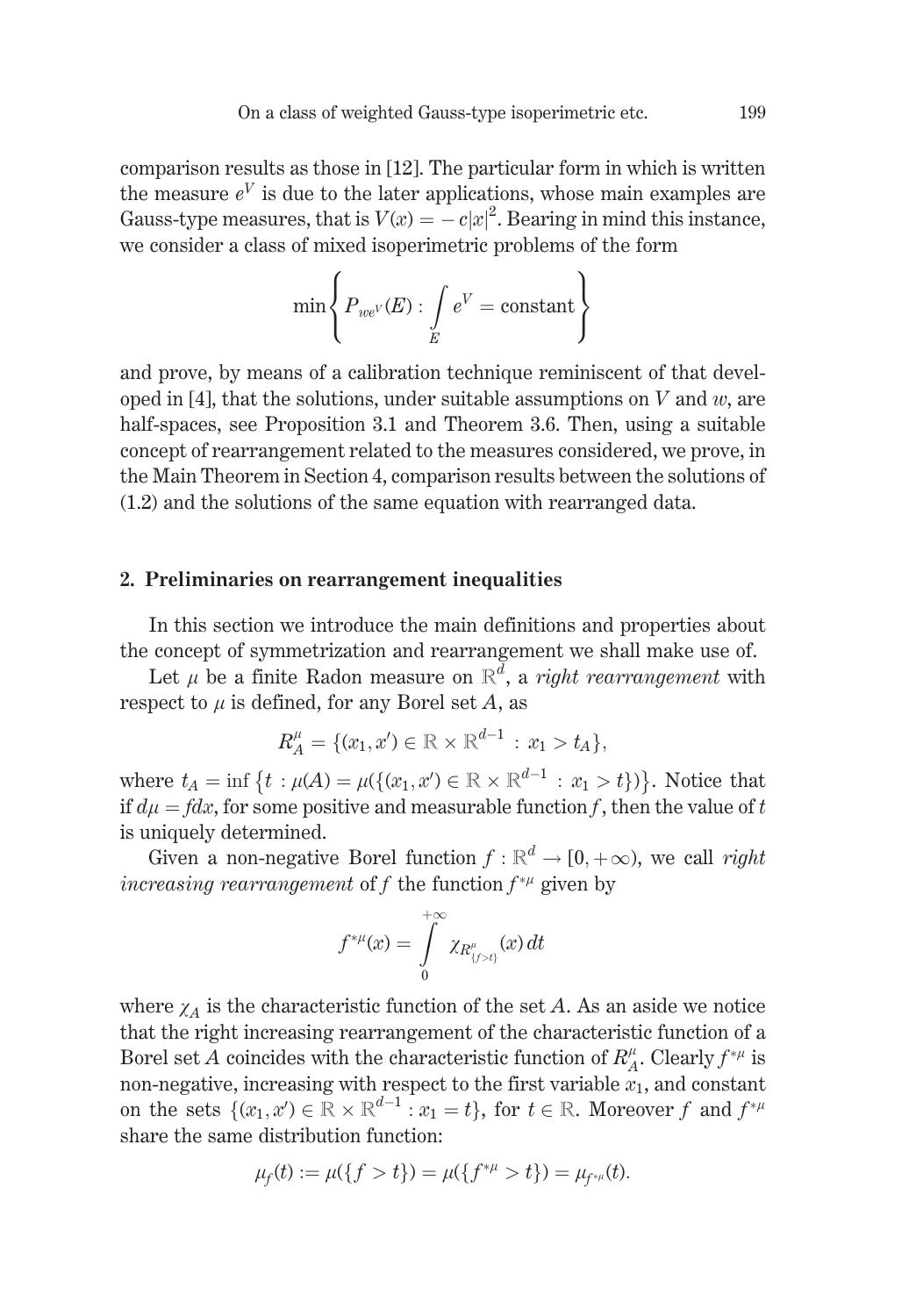We furthermore define  $f^{\star \mu}: \mathbb{R}^+ \to \mathbb{R}^+$  as the smallest decreasing function satisfying  $f^{\star \mu}(\mu_f(t)) \geq t$ ; in other words

$$
f^{\star \mu}(s) = \inf\{t > 0 \,:\, \mu_f(t) < s\}.
$$

It is useful to bear in mind that  $\{s : f^{\star \mu}(s) > t\} = [0, \mu_f(t)]$  so that by the Layer-Cake Representation Theorem (see for instance [10]) we have

(2.1) 
$$
\int_{0}^{\mu(\{x_{1}>t\})} f^{\star\mu}(s) ds = \int_{t}^{\infty} \mu_{f}(s) ds = \int_{\{x_{1}>t\}} f^{\ast\mu}(x) dx.
$$

We conclude this section by proving the Hardy-Littlewood rearrangement inequality related to the right symmetrization.

LEMMA 2.1 (Hardy-Littlewood rearrangement inequality). Let  $f$  and  $g$  be non-negative Borel functions from  $\mathbb{R}^d$  to  $\mathbb{R}$ . Then for any non-negative Borel measure u we have

$$
\int\limits_{\mathbb R^d} f\, g\, d\mu \leq \int\limits_{\mathbb R^d} f^{*\mu} g^{*\mu} d\mu.
$$

PROOF. We have

$$
\int_{\mathbb{R}^d} f g d\mu = \int_{\mathbb{R}^d} \int_{0}^{\infty} \int_{0}^{\infty} \chi_{\{f > t\}}(x) \chi_{\{g > s\}}(x) dt ds d\mu(x)
$$
\n
$$
= \int_{0}^{\infty} \int_{0}^{\infty} \int_{\mathbb{R}^d} \chi_{\{f > t\} \cap \{g > s\}}(x) d\mu(x) dt ds
$$
\n
$$
= \int_{0}^{\infty} \int_{0}^{\infty} \mu(\{f > t\} \cap \{g > s\}) dt ds
$$
\n
$$
\leq \int_{0}^{\infty} \int_{0}^{\infty} \min(\mu(\{f > t\}), \mu(\{g > s\})) dt ds
$$
\n
$$
= \int_{0}^{\infty} \int_{0}^{\infty} \min(\mu(\{f^{*\mu} > t\}), \mu(\{g^{*\mu} > s\})) dt ds
$$
\n
$$
= \int_{0}^{\infty} \int_{0}^{\infty} \mu(\{f^{*\mu} > t\} \cap \{g^{*\mu} > s\}) dt ds = \int_{\mathbb{R}^d} f^{*\mu} g^{*\mu} d\mu,
$$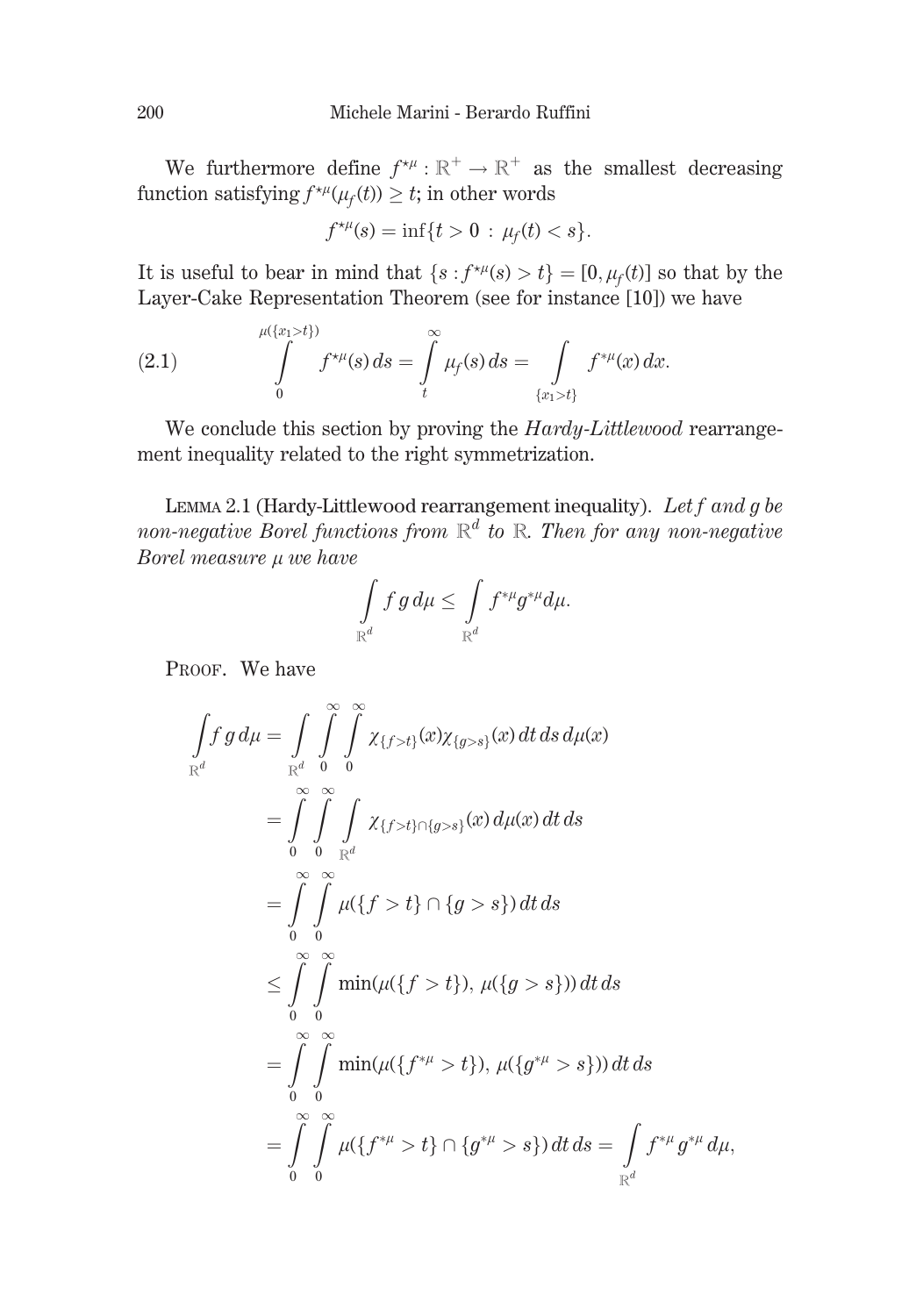where we used the fact that  $\{f^{*\mu} > t\}$  and  $\{g^{*\mu} > s\}$  are half-spaces of the form  $\{(x_1, x') \in \mathbb{R} \times \mathbb{R}^{d-1} : x_1 > r\}$  for some  $r \in \mathbb{R}$  and so

$$
\min(\mu(\{f^{*\mu} > t\}), \mu(\{g^{*\mu} > s\})) = \mu(\{f^{*\mu} > t\} \cap \{g^{*\mu} > s\}).
$$

REMARK 2.2. Setting  $g = \chi_A$  in Lemma 2.1 and thanks to (2.1) we get

(2.2) 
$$
\int_{A} f \, dx \leq \int_{R_A^{\mu}} f^{*\mu}(x) \, dx = \int_{0}^{\mu(A)} f^{*\mu}(s) \, ds.
$$

### 3. A class of weighted isoperimetric inequalities

Given a measurable function  $V : \mathbb{R}^d \to \mathbb{R}$  we denote by  $\mu[V]$  the absolutely continuous measure whose density equals  $e^V$ , that is, for any measurable set  $E \subset \mathbb{R}^d$ 

$$
\mu[V](E)=\int\limits_{E}e^{V(x)}dx;
$$

in what follows with the scope of simplifying the notation, and if there is no risk of confusion, we will drop the dependence of  $V$ , writing  $\mu$  instead of  $\mu[V]$ . Moreover we will often adopt the notation  $x = (x_1, x') \in \mathbb{R} \times \mathbb{R}^{d-1}$  and denote by  $R_A$  instead of  $R_A^{\mu[V]}$  the right rearrangement of A with respect to the measure  $\mu[V]$ . Given a Borel *weight* function  $w : \mathbb{R} \to [0, +\infty]$  we define, for any open set  $A$  with Lipschitz boundary, the following concept of *weighted perimeter:* 

$$
P_{w,V}(A) = \int_{\partial A} w(x_1) e^{V(x)} d\mathcal{H}^{d-1}(x).
$$

In the following proposition we show that, under suitable conditions on  $w$ and V, the half-spaces of the form  $\{(x_1, x'): x_1 > t\}$  are the only minimizers of the weighted perimeter among the sets of fixed volume with respect to the measure  $\mu[V]$ .

**PROPOSITION 3.1.** Let  $A \subset \mathbb{R}^d$  be a set with Lipschitz boundary. Suppose that  $w : \mathbb{R} \to \mathbb{R}^+$  and  $V : \mathbb{R}^d \to \mathbb{R}$  are  $C^1$ -regular functions satisfying the following assumptions: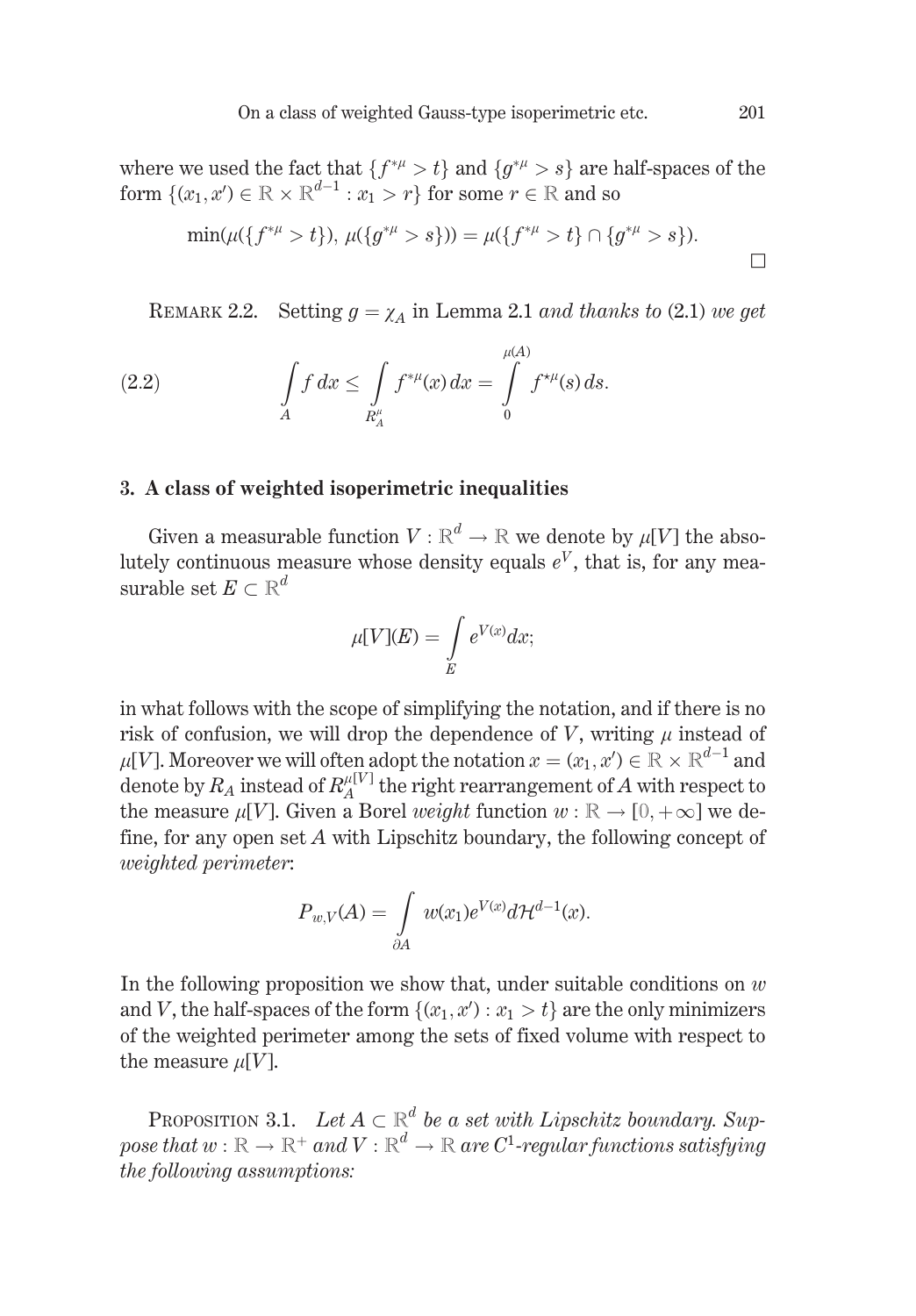- (*i*)  $\mu(A) = \mu(R_A) < +\infty$ ,
- (ii) the function  $\partial_1 V(x)$  depends only on  $x_1$  and  $g(x) := -w'(x_1)$  $w(x_1)\partial_1 V(x)$  is a non-negative decreasing function on the real line.

**Then** 

$$
(3.1) \t\t P_{w,V}(A) \ge P_{w,V}(R_A)
$$

PROOF. We start by noticing that if  $P_{wV}(A) = +\infty$  there is nothing to prove. Hence we can suppose that

$$
(3.2) \t\t P_{w,V}(A) < +\infty
$$

Let  $e_1 = (1, 0, \ldots, 0) \in \mathbb{R}^d$  and consider the vector field  $-e_1w(x_1)e^{V(x)}$ . Its divergence is given by

$$
\operatorname{div}(-e_1w(x_1)e^V(x)) = (-w'(x_1) - w(x_1)\partial_1 V(x))e^{V(x)} = g(x)e^{V(x)}.
$$

By an application of the Divergence Theorem we have

(3.3)  
\n
$$
\int_{A} g(x) d\mu(x) = \int_{A} \text{div}(-e_1 w(x_1) e^{V(x)}) dx
$$
\n
$$
= \int_{\partial A} w(x_1) e^{V(x)} \langle v_A(x), -e_1 \rangle d\mathcal{H}^{d-1}(x)
$$
\n
$$
\leq \int_{\partial A} w(x_1) e^{V(x)} d\mathcal{H}^{d-1}(x) = P_{w,V}(A),
$$

where  $v_A(x)$  is the outer unit normal to  $\partial A$  at x. Let  $t_A$  be a real number such that the right half-space  $R_A = \{(x_1, x') : x_1 \ge t_A\}$  satisfies  $\mu(R_A) = \mu(A)$ . Then, since the outer normal of  $R_A$  is the constant vector field  $-e_1$ , the inequality in (3.3) turns into an equality if we replace A with  $R_A$ . Notice that by condition  $(ii)$  and  $(3.3)$  we have

$$
P_{w,V}(R_A) = \int\limits_{R_A\backslash A} g\, d\mu + \int\limits_{R_A\cap A} g\, d\mu \leq g(t_A)\mu(A) + P_{w,V}(A).
$$

Thanks to assumption  $(i)$  and  $(3.2)$  such quantities are finite and so we get

$$
P_{w,V}(A) - P_{w,V}(R_A) \ge \int_A g(x) d\mu(x) - \int_{R_A} g(x) d\mu(x).
$$

Since, by definition,  $\mu(A) = \mu(R_A) < +\infty$  again by condition (i) we obtain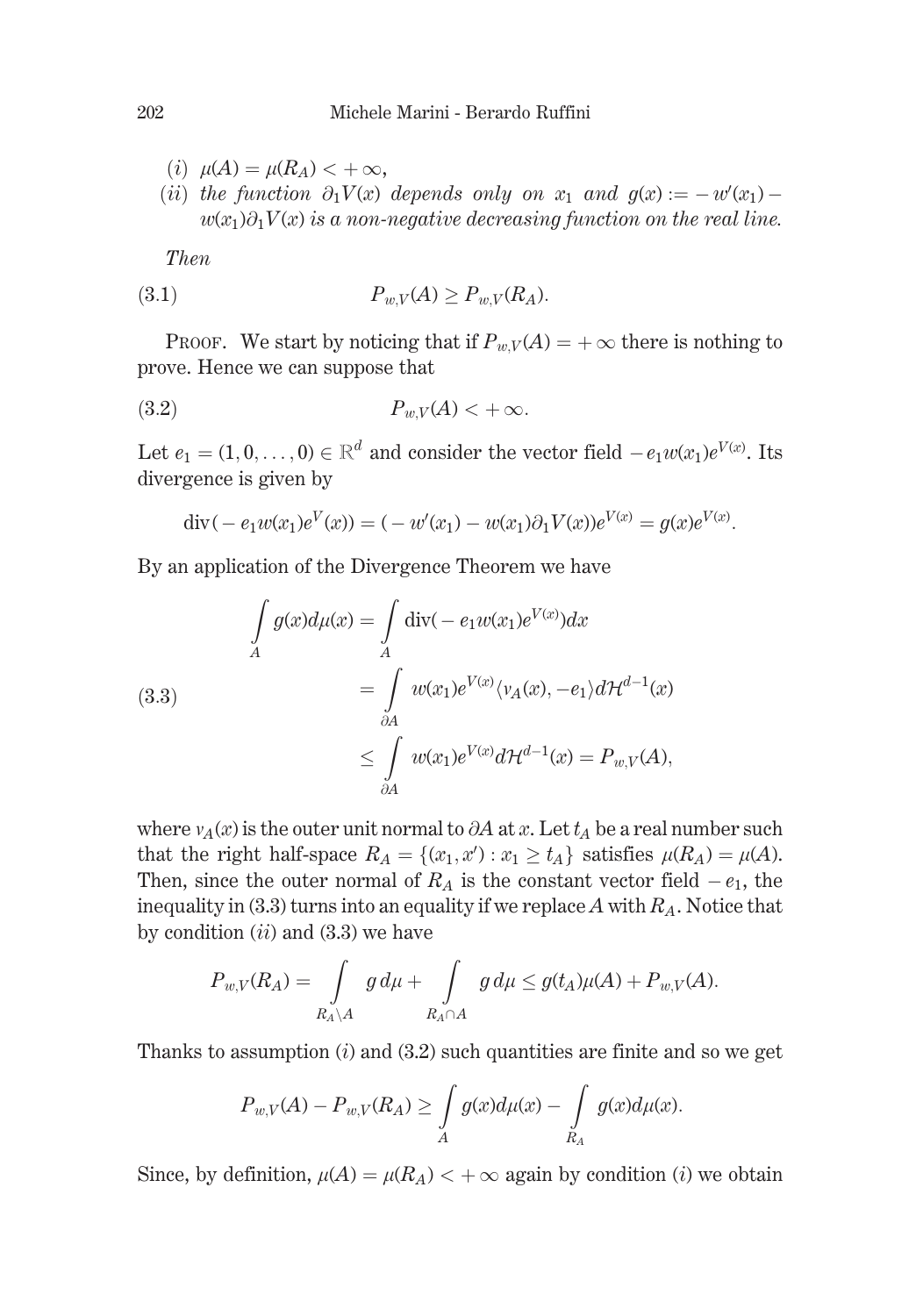$$
\mu(A \setminus R_A) = \mu(R_A \setminus A) < +\infty. \text{ Thus}
$$
\n
$$
\int_A g(x) d\mu(x) - \int_{R_A} g(x) d\mu(x) = \int_{A \setminus R_A} g(x) d\mu(x) - \int_{R_A \setminus A} g(x) d\mu(x)
$$
\n(3.4)\n
$$
= \int_{A \setminus R_A} (g(x) - g(t_A e_1)) d\mu(x) - \int_{R_A \setminus A} (g(x) - g(t_A e_1)) d\mu(x).
$$

Since every  $x \in A \setminus R_A$  (respectively  $x \in R_A \setminus A$ ) satisfies  $\langle x, e_1 \rangle < t_A$  (respectively  $\langle x, e_1 \rangle > t_A$ , by condition (*ii*) we deduce

$$
P_{w,V}(A) - P_{w,V}(R_A) \ge \int_{A \setminus R_A} |g(x) - g(t_A e_1)| d\mu(x) + \int_{R_A \setminus A} |g(x) - g(t_A e_1)| d\mu(x)
$$
\n
$$
(3.5) \qquad \qquad = \int_{A \triangle R_A} |g(x) - g(t_A e_1)| d\mu \ge 0,
$$

where  $A \triangle A R_A = (A \setminus R_A) \cup (R_A \setminus A)$  stands for the symmetric difference between A and  $R_A$ . This concludes the proof.  $\Box$ 

REMARK 3.2 (Necessity of the assumptions). We stress that the integrability condition  $(i)$  is necessary to formulas  $(3.3)$  and  $(3.4)$  (and thus to our proof) to work.

Concerning condition  $(ii)$ , we note that it is needed just for technical reasons. Nonetheless we stress that our proof offers a slightly stronger inequality than  $(3.1)$ . Indeed the right-hand side of  $(3.5)$  may be seen as a modulus of continuity of the  $L^1$  distance between A and  $R_A$ . Thus it would be interesting to understand how much our hypotheses are far from optimality (compare also with [4, Remark 2.3]).

REMARK 3.3 (Equality cases). An inspection of the proof of Proposition 3.1, and in particular of inequality (3.3), shows that if  $w > 0$ , then we have equality in (3.1) only if A is equal to the half space  $R_A$ , up to set of zero  $d$ -dimensional Lebesgue measure. On the other hand, if the set  $\{w=0\}$  has positive Lebesgue measure, we can not expect any kind of uniqueness for the equality cases of such an inequality.

EXAMPLE 3.4. A non-trivial example fulfilling condition  $(ii)$  of Proposition 3.1 is the following

$$
V(x_1, x') = -c(x_1|x_1| + |x'|^2), \quad w(x_1) = e^{-ax_1},
$$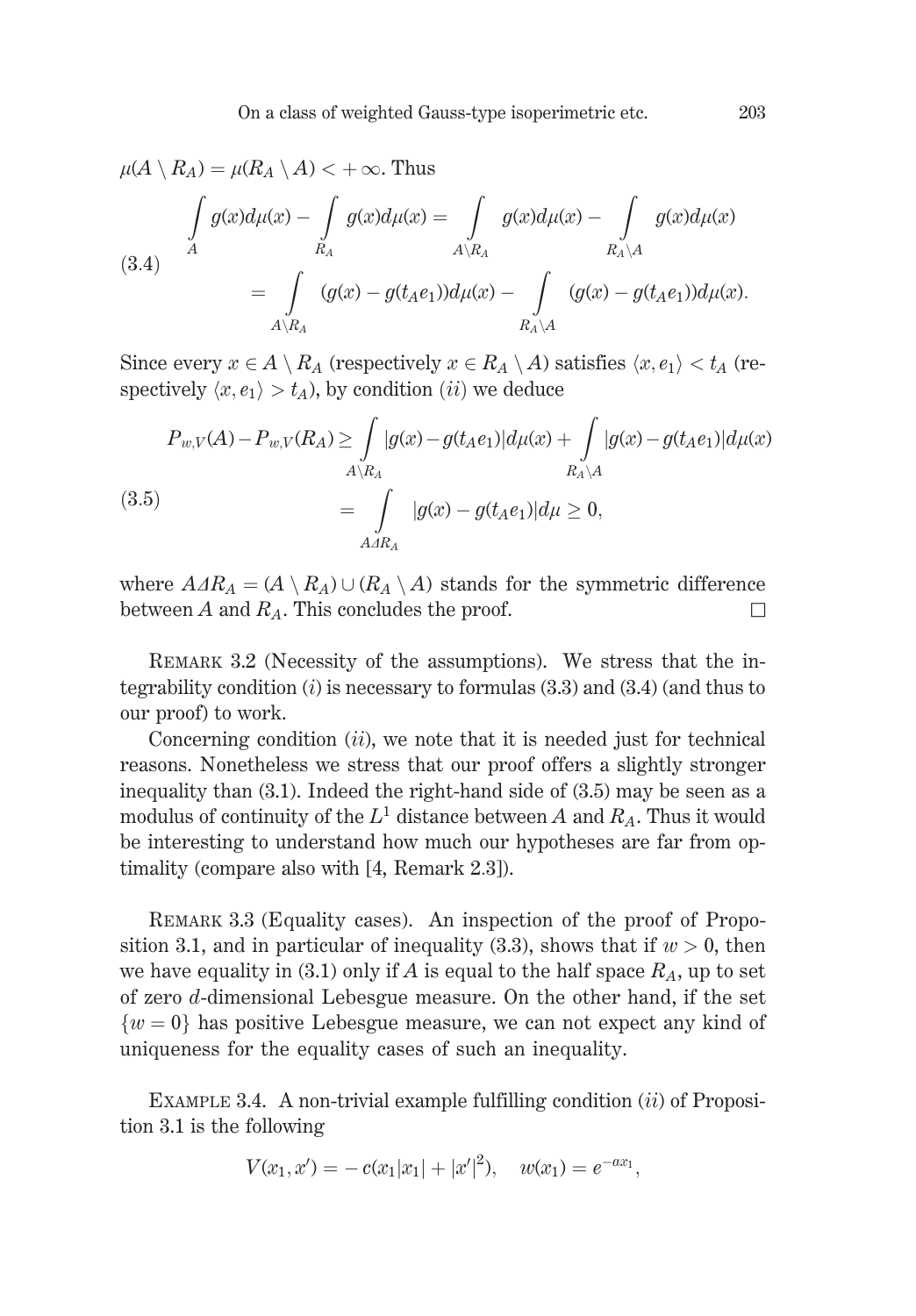with  $a, c > 0$  constants satisfying  $a^2 - 2c > 0$ . To prove this fact we initially observe that if  $x_1 \neq 0$  such a condition is equivalent to require that

$$
(3.6) \t w''(x_1) + V''_1(x_1)w(x_1) + V'_1(x_1)w'(x_1) \ge 0
$$

which turns out to be equivalent, in our example, to

$$
a^2 - 2c + 2ac|x_1| \ge 0
$$

Then, since  $-w'(x_1) - w(x_1)\partial_1 V(x_1)$  is continuous in  $x_1 = 0$ , condition (*ii*) is satisfied everywhere.

To transform inequality (3.1) into a well posed isoperimetric problem, it would be more advisable to eliminate the integrability hypothesis  $(i)$  in Proposition 3.1 by requiring that the measure  $\mu(\mathbb{R}^d) < +\infty$ . This fact, together with ordinary differential inequality required in assumption  $(ii)$ , is seldom satisfied.

Hence, to get other instances of functions which fulfill inequality  $(3.6)$ together with the integrability property  $(i)$  of Proposition 3.1 it is worth restricting our attention to the half-space

$$
\mathbb{R}^d_+ = \{ (x_1, x') \in \mathbb{R} \times \mathbb{R}^{d-1} : x_1 > 0 \}.
$$

As an immediate corollary of Proposition 3.1 we get that the solution of the problem

(3.7) 
$$
\min\{P_{w,V}(A) : A \subseteq \mathbb{R}^d_+, \ \mu(A) = c, \ \partial A \text{ Lipschitz}\}
$$

is given by  $R_c = \{x_1 \ge t_c\}$  where  $t_c$  is such that  $\mu(R_c) = c$ .

REMARK 3.5. Notice that the non-mixed Gauss case,  $w$  constant and  $V(x) = -c|x|^2$ , is not covered by our hypotheses. Nevertheless in this case examples of functions  $w$  which satisfy the hypotheses of Proposition 3.1 are given by  $w(t) = t^{-a}$  with  $a > 1$  or  $w(t) = b + e^{-at}$ , with  $a, b > 0$  such that  $a^2-2c(1+b) > 0$  (as can be easily seen reasoning as in the previous example). In the latter case at least if  $b = 0$  we have that

$$
we^V = e^{a^2/(4c)} \exp\biggl(-c\biggl|x + \mathbf{e}_1 \frac{a}{2c}\biggr|^2\biggr),
$$

where  $\mathbf{e}_1 = (1, 0, \dots, 0) \in \mathbb{R}^d$ , which can be rephrased  $(1)$  as the fact that the

 $(1)$  As suggested us by an anonymous Referee.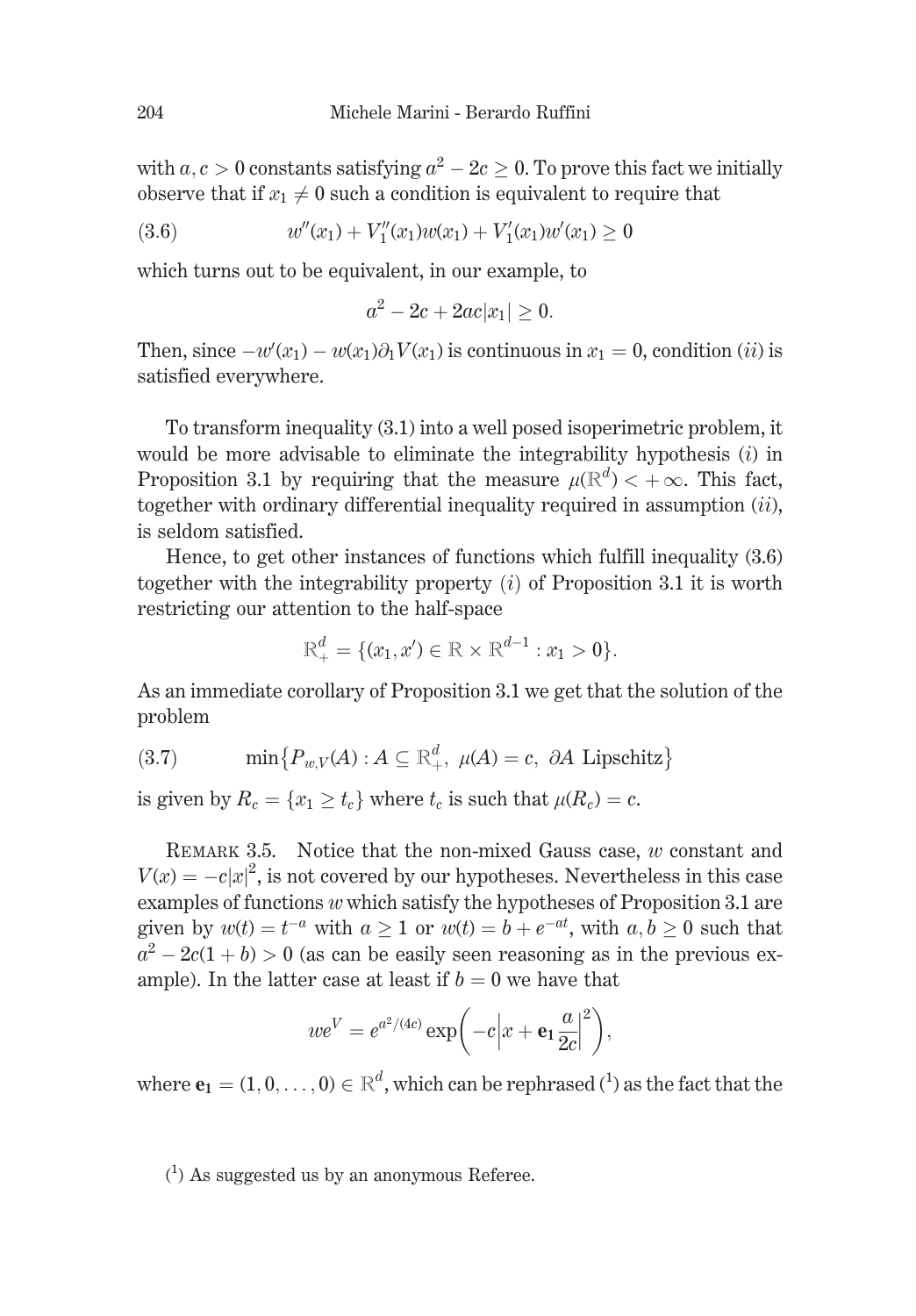solutions of the isoperimetric problem in the half-space  $\mathbb{R}^d_+$  with (suitable) mixed Gaussian conditions

$$
\min\{P_{\gamma_{\sigma,n}}(E): \gamma_{\sigma,0}(E)=\text{constant},\ E\subseteq\mathbb{R}^d_+, \ \partial E \text{ Lipschitz}\}
$$

are right-half spaces. Here we denoted by  $\gamma_{\sigma,n}$  the normal distribution whose covariance matrix is  $\sigma$ Id and whose mean vector  $\eta$  is given by  $\eta = -\frac{u}{2c}$ **e**<sub>1</sub>. We recall that, as pointed out in the Introduction, similar problems related to the Gauss measure are considered in  $[2]$ ,  $[6]$ ,  $[8]$ ,  $[9]$  and  $[13]$ .

Notice that we defined the perimeter  $P_{wV}$  only for sets with Lipschitz boundary, but for our later applications it will be useful to have a definition of perimeter which comprehends also less regular subsets of  $\mathbb{R}^d$ . A measurable set  $A$  is said to have locally finite (Euclidean) perimeter (we refer to [11] for a complete overview on the subject) if there exists a vectorvalued Radon measure  $v_A$  called Gauss-Green measure of the set A such that, for every  $T \in C_c^1(\mathbb{R}^d; \mathbb{R}^d)$ , it holds true that

$$
\int\limits_A {\rm div}\, T = \int\limits_{\mathbb{R}^d} {\langle} T, d v_A{\rangle}.
$$

The perimeter of  $A$  is defined in terms of the total variation of the Gauss-Green measure of A as  $P(A) = |v_A|(\mathbb{R}^d)$ . For any set A of locally finite perimeter we then define the *weighted perimeter*  $P_{w,V}$  by

$$
P_{w,V}(A) = we^V|v_A|(\mathbb{R}^d).
$$

Since when A has Lipschitz boundary  $|v_A| = \mathcal{H}^{d-1} \cup \partial A$ , the above definition is coherent with the one given at the beginning of this section on such sets.

THEOREM 3.6. Let w and V non-negative and  $C^1$ -regular functions satisfying condition (ii) of Proposition 3.1. Suppose moreover that  $\mu(\mathbb{R}^d_+) < +\infty$ ; then the problem

$$
\min\{P_{w,V}(A):A\subseteq\mathbb{R}^d_+,\;\mu(A)=c\}
$$

admits a solution, and this solution coincides with the one of  $(3.7)$ .

**PROOF.** Let  $A$  be a measurable set of locally finite perimeter and suppose, by contraddiction, that  $P_{w,V}(A) < P_{w,V}(R_A)$ . We start by noticing that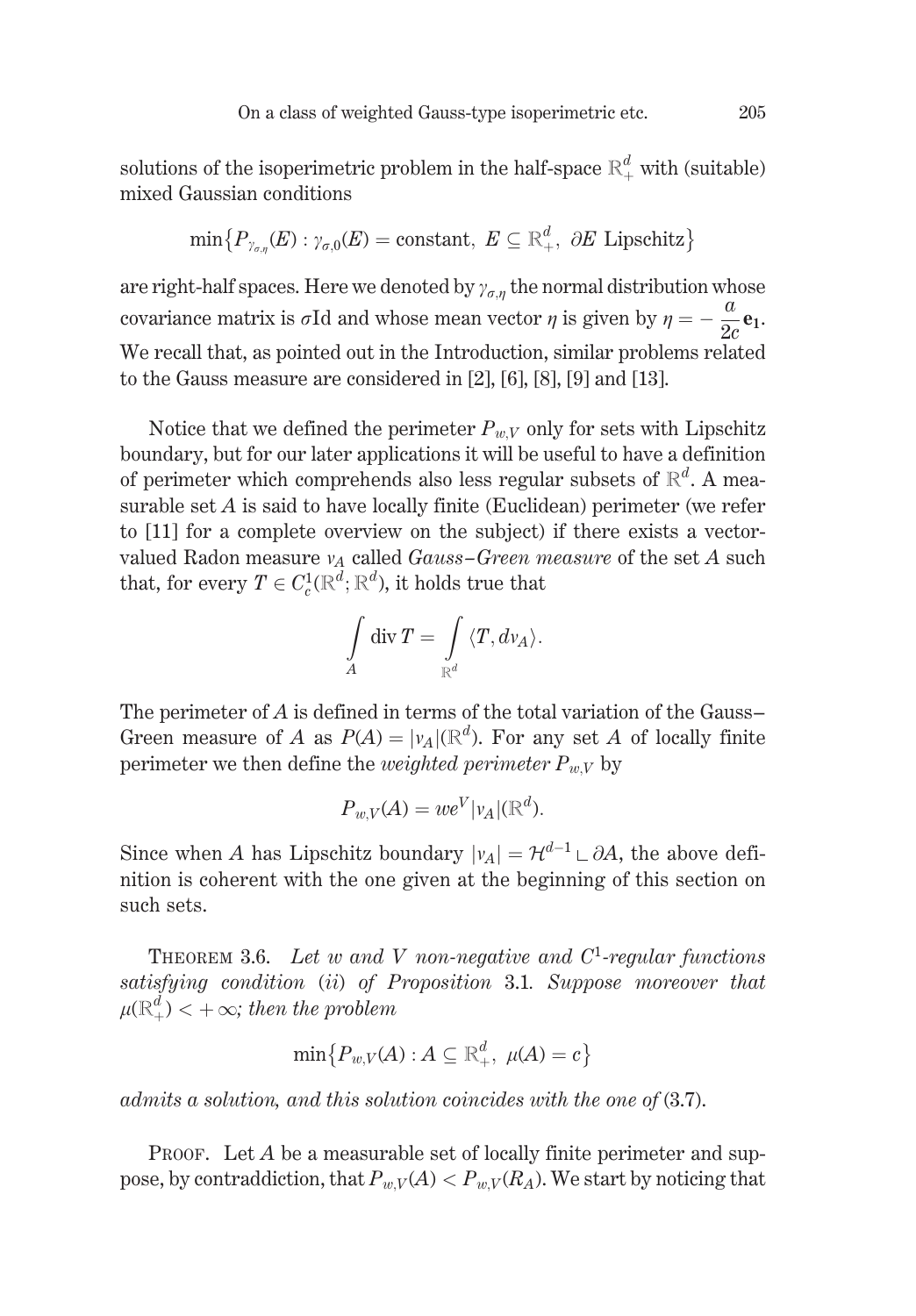$P_{wV}(R_A)$  < +  $\infty$ , indeed, recalling (3.3) we have that

$$
P_{w,V}(R_A) = \int\limits_{R_A} g(x) d\mu(x) \leq g(0)\mu(A).
$$

By [11, Theorem II.2.8] we can find a sequence of sets  $A_n$  with smooth boundary such that  $\chi_{A_n} \to \chi_A$  in  $L^1_{loc}(\mathbb{R}^d)$  and  $|\nu_{A_n}| \to |\nu_A|$ , where  $\to^*$  indicates the weak\* convergence of Radon measures. Since  $\mu(\mathbb{R}^d_+) < +\infty$ , we also have that

$$
(3.8) \t\t\t \chi_{A_n} \to \chi_A \text{ in } L^1(\mathbb{R}^d, \mu)
$$

and, since  $we^V$  is a continuous function

(3.9) 
$$
\lim_{n \to \infty} \int_{\mathbb{R}^d} w e^V d|v_{A_n}| = \int_{\mathbb{R}^d} w e^V d|v_A|.
$$

Thanks to (3.9) and Proposition 3.1 we get

$$
P_{w,V}(A) = \lim_{n \to \infty} P_{w,V}(A_n) \ge \lim_{n \to \infty} P_{w,V}(R_{A_n}).
$$

We are left to show that  $\lim_{n \to \infty} P_{w,V}(R_{A_n}) = P_{w,V}(R_A)$ , but

$$
|P_{w,V}(R_A) - P_{w,V}(R_{A_n})| \le g(0) |\mu(A) - \mu(A_n)|,
$$

and we can conclude thanks to (3.8) and the fact that  $\mu(\mathbb{R}^d_+) < +\infty.$  $\Box$ 

#### 4. Main result

In this section we consider sets  $E \subseteq \mathbb{R}^d_+$  and we define  $d\mu = e^V dx$ ,  $R_E = \{x_1 > t_E\}$  where  $t_E \in \mathbb{R}$  is such that  $\mu(R_E) = \mu(E)$  and  $f^* = f^{*\mu}$  the right rearrangement of a function  $f$  with respect to  $\mu$ . In what follows we consider problems of the form

(4.1) 
$$
\begin{cases}\n-\operatorname{div}(w^2 e^V \nabla u) = f e^V & \text{in } E \\
u = 0 & \text{on } \partial E\n\end{cases}
$$

which must be intended in weak sense. Precisely, a solution of  $(4.1)$  is a function  $u \in H_0^1(e^V, w^2e^V, E)$ , defined as the closure of  $C_0^{\infty}(E)$  with respect to the norm  $\overline{a}$ 

$$
||u||_{H_0^1(e^V,w^2e^V,E)} = \left(\int_E u^2 e^V dx + \int_E |\nabla u|^2 we^V dx\right)^{1/2},
$$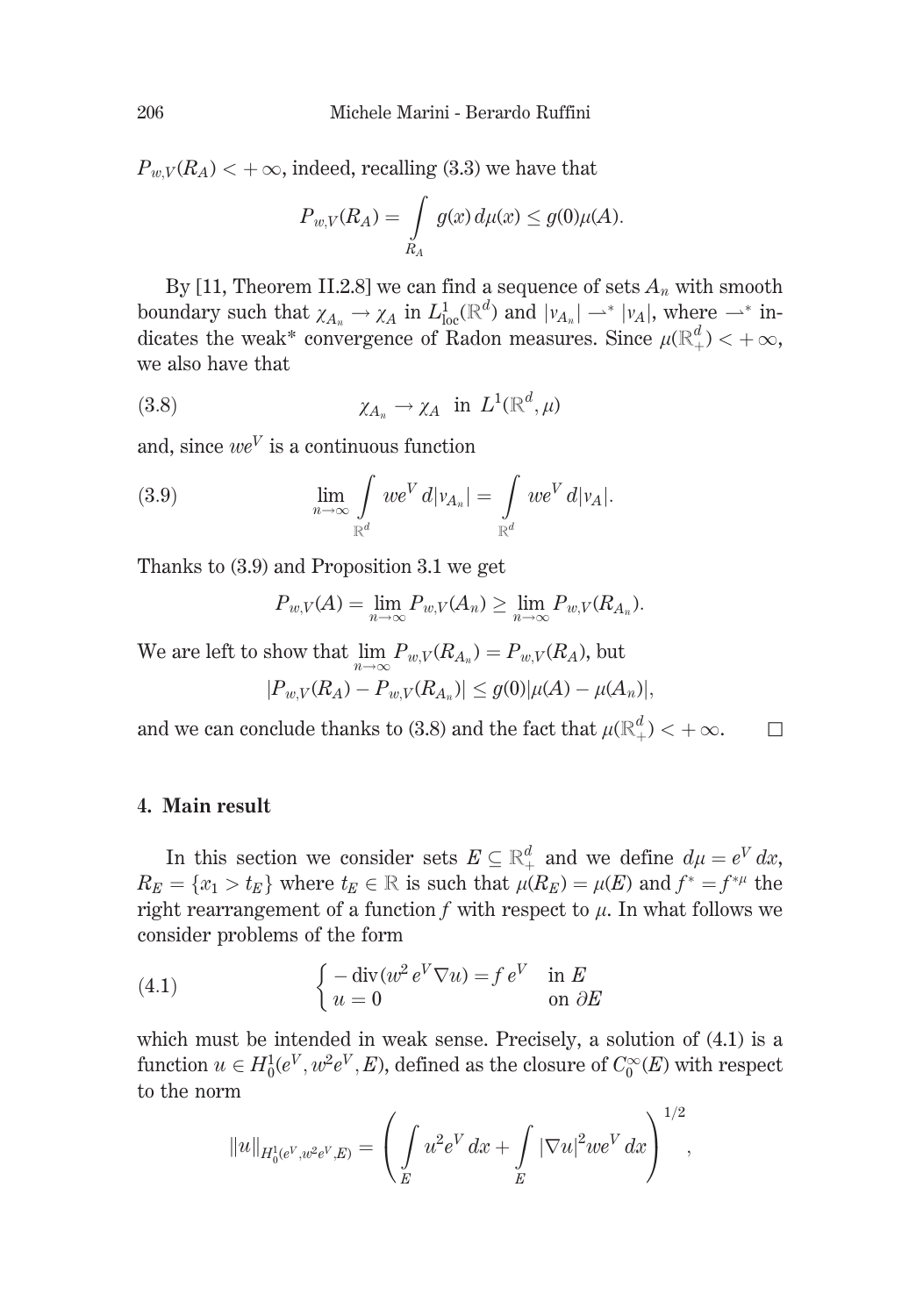and which satisfies

(4.2) 
$$
\int\limits_E \langle \nabla u, \nabla \phi \rangle w^2 e^V dx = \int\limits_E f \phi e^V dx
$$

for any  $\phi \in H_0^1(e^V, w^2e^V, E)$ .

The main scope of this section is to prove  $\alpha$  priori estimates for the solutions of problem (4.1). For this reason we shall always consider that a solution u exists. Clearly this requirement depends on the choice of  $w, V$ and f. General instances of such functions for which the existence of a solution for problem  $(4.1)$  is guaranteed, can be found in [14] (see also [2], [8], [9], and [13]). Here we limit ourselves to state that most of the examples considered in Remark 3.5, as the mixed-Gaussian case  $V(x) = -c|x|^2$ ,  $w(t) = b + e^{-at}$  with  $a^2 - 2c(1 + b) > 0$  and b strictly positive, are covered by the cases considered in [14], whenever  $f \in L^2(E, e^V)$ .

MAIN THEOREM. Suppose that the set  $E \subset \mathbb{R}^d_+ = \{(x_1, x') : x_1 > 0\}$  and the functions  $w:[0,+\infty] \to (0,+\infty]$  and  $V:\mathbb{R}^d \to \mathbb{R}$  satisfy the hypotheses of Proposition 3.1. Consider the two problems

(4.3) 
$$
\begin{cases}\n-\operatorname{div}(w^2 e^V \nabla u) = f e^V & \text{in } E \\
u = 0 & \text{on } \partial E\n\end{cases}
$$

and

(4.4) 
$$
\begin{cases}\n-\operatorname{div}(w^2 e^V \nabla v) = f^* e^V & \text{in } R_E \\
v = 0 & \text{on } \partial R_E\n\end{cases}
$$

where  $0 < f \in L^2(\mathbb{R}^d_+, \mu)$ . Then the problem (4.4) has as solution the one variable function  $v(z)$  given by

(4.5) 
$$
v((z, z')) = v(z) = \int_{\mu(\{x_1 \ge z\})}^{\mu(R_E)} \frac{1}{h^2(s)} \left( \int_0^s f^*(\zeta) d\zeta \right) ds,
$$

where

(4.6) 
$$
h(m) = w(\Phi^{-1}(m)) \int\limits_{\mathbb{R}^{d-1}} \mu(\Phi^{-1}(m), x') dx',
$$

being  $\Phi(t) = \mu({x_1 > t})$ . Moreover, for any solution u of the problem (4.3),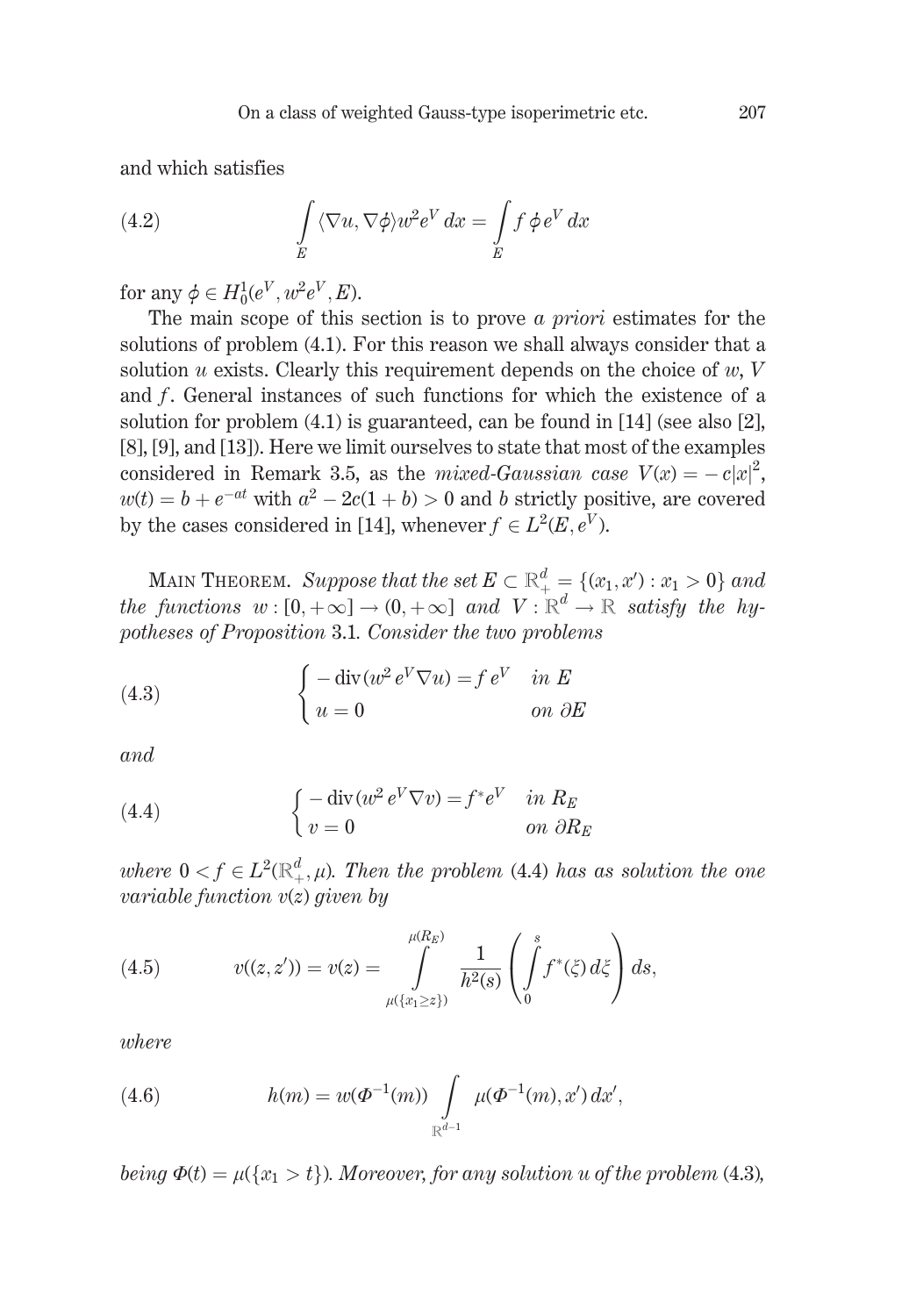we have

$$
(4.7) \t\t u^*(x) \le v(x),
$$

and, for any  $q \in (0, 2]$ ,

(4.8) 
$$
\int\limits_E |\nabla u|^q w^q d\mu \leq \int\limits_{R_E} |\nabla v|^q w^q d\mu
$$

PROOF. Let us suppose for the moment that the function  $v$  given in (4.5) is a solution for the problem  $(4.4)$ . To prove  $(4.7)$  and  $(4.8)$  we consider the functions  $\phi_h$  defined as

$$
\phi_h(x) = \begin{cases}\n\text{sign } (u) & \text{if } |u| > t + h \\
\frac{u(x) - t \text{ sign } u(x)}{h} & \text{if } |u| \in [t, t + h) \\
0 & \text{if } |u| < t,\n\end{cases}
$$

where  $0 \le t <$  ess sup |u| and  $h > 0$ . Notice that, for every  $h > 0$ ,  $\phi_h$  is an admissible test function, since the solution  $u$  belongs to the space  $H_0^1(e^V, w^2e^V, E)$ . Then (4.2) turns into

$$
\frac{1}{h} \int_{\{|u| \in [t,t+h)\}} \langle \nabla u, \nabla u \rangle u^2 d\mu = \frac{1}{h} \int_{\{|u| \in [t,t+h)\}} f(u - t \frac{u}{|u|}) d\mu + \int_{\{|u| > t+h\}} f \operatorname{sign}(u) d\mu.
$$

Taking the limit for  $h \to 0$ , we get

(4.9) 
$$
-\frac{d}{dt} \int_{\{|u| > t\}} |\nabla u|^2 w^2 d\mu = \int_{\{|u| > t\}} f d\mu
$$

Let us analyze the left-hand side of equation (4.9). We claim that the following inequality holds true for almost every  $t$ .

$$
(4.10) \t-\frac{d}{dt}\int_{\{|u|>t\}} |\nabla u|^2 w^2 d\mu \ge \frac{\left(-\frac{d}{dt}\int_{\{|u|>t\}} |\nabla u| w d\mu\right)^2}{-\mu'_u(t)},
$$

where  $\mu_u(t)$  is the distribution function of u introduced in the Section 2. Indeed  $\mu_u(t)$  is a decreasing function and thence it is derivable for almost every  $t$ , thanks to the Hölder inequality we get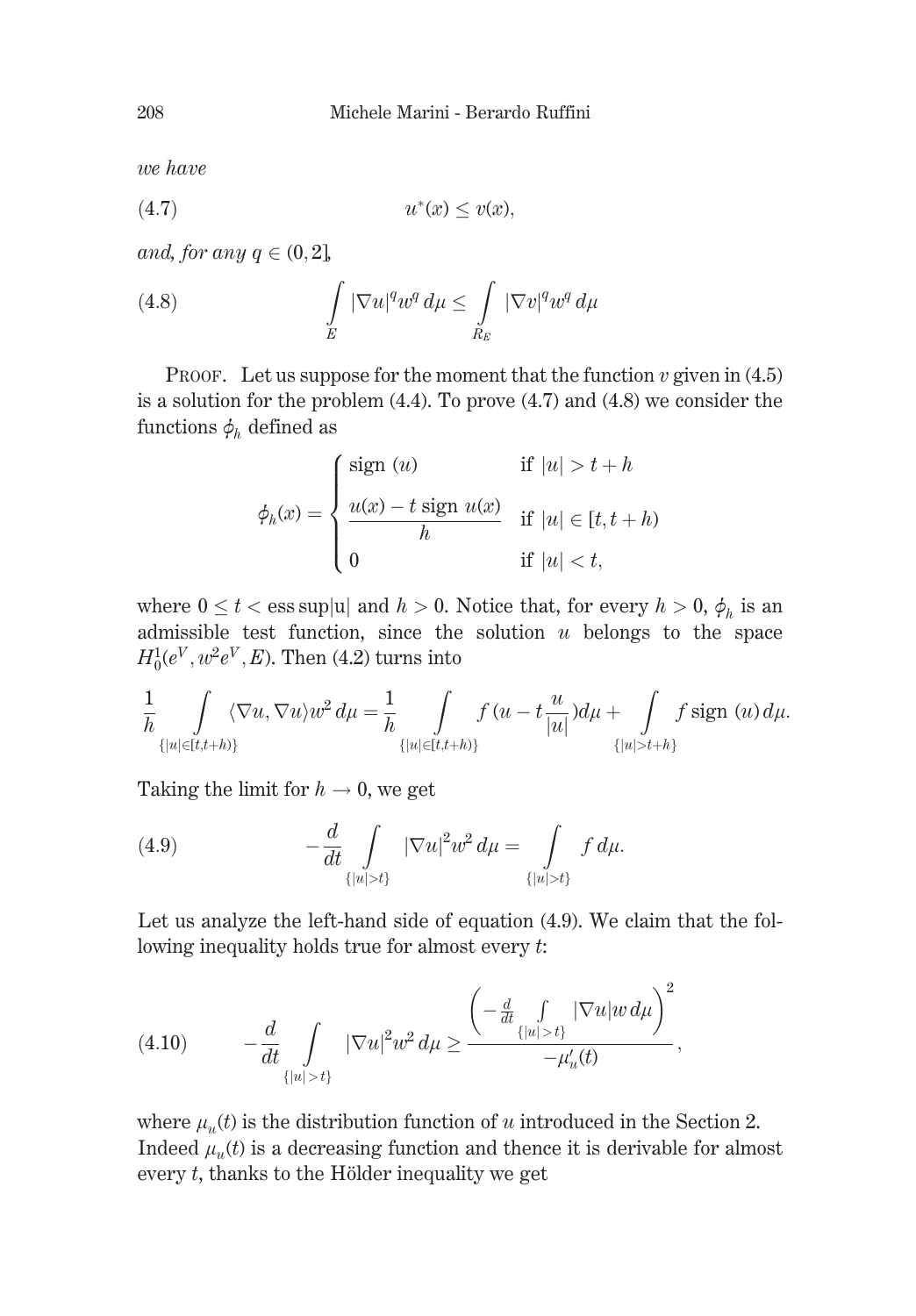$$
-\frac{d}{dt} \int_{\{|u|>t\}} |\nabla u| w \, d\mu = \lim_{h \to 0} \frac{1}{h} \int_{t < |u| < t+h} |\nabla u| w \, d\mu
$$
\n
$$
\leq \lim_{h \to 0} \left( \int_{\{t < |u| < t+h\}} |\nabla u|^2 w^2 \, d\mu \right)^{1/2} \left( \int_{\{t < |u| < t+h\}} \frac{1}{h^2} \, d\mu \right)^{1/2}
$$
\n
$$
= \lim_{h \to 0} \left( \frac{1}{h} \int_{\{t < |u| < t+h\}} |\nabla u|^2 w^2 \, d\mu \right)^{1/2} \left( \frac{1}{h} \int_{\{t < |u| < t+h\}} 1 \, d\mu \right)^{1/2}
$$
\n
$$
= \left( -\frac{d}{dt} \int_{\{|u| > t\}} |\nabla u|^2 w^2 \, d\mu \right)^{1/2} \left( -\mu_u'(t) \right)^{1/2}
$$

By the Co-Area formula and the fact that  $w$  is strictly positive and  $C^1$ regular, we easily get that the set  $\{u > t\}$  is a set of locally finite (Euclidean) perimeter. Thus, thanks to Proposition 3.1 and Theorem 3.6 we get

$$
(4.11) \quad -\frac{d}{dt} \int_{\{|u|>t\}} |\nabla u| w \, d\mu = \int_{\{|u|=t\}} w \, d\mu = P_{w,V}(\{|u|>t\}) \ge P_{w,V}(\{u^*>t\}).
$$

We introduce the function

(4.12) 
$$
\Phi(t) = \mu(\{x_1 > t\}).
$$

We recall that the weight function  $w$  is constant on the boundary of the super level sets of  $u^*$ , so that the perimeter of  $\{u^* > t\}$  can be written **as** 

$$
P_{w,V}(\{u^*>t\})=w(\tau)\int\limits_{\mathbb{R}^{d-1}}\mu(\tau,x')\,dx'.
$$

Moreover  $\tau \in \mathbb{R}$  satisfies  $\mu_{u^*}(t) = \Phi(\tau)$  that is  $\tau = \Phi^{-1}(\mu_{u^*}(t))$  (notice that  $\Phi$ is a strictly decreasing function and thus invertible) so that we can write the previous formula as

$$
(4.13) \ P_{w,V}(\{u^* > t\}) = w(\Phi^{-1}(\mu_{u^*}(t))) \int_{\mathbb{R}^{d-1}} \mu(\Phi^{-1}(\mu_{u^*}(t)), x') \, dx' := h(\mu_{u^*}(t)).
$$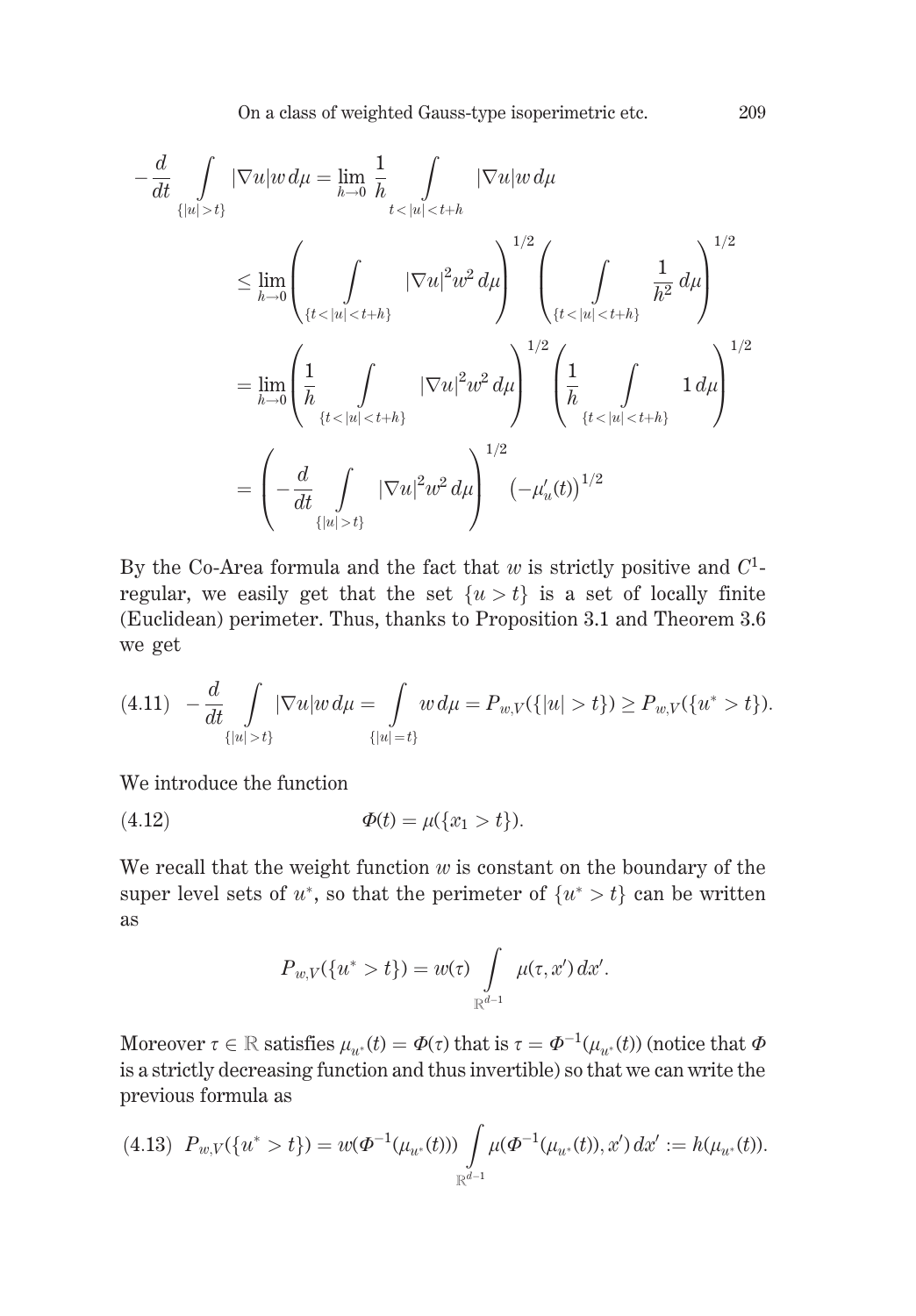Plugging  $(4.12)$  in  $(4.10)$ , and recalling  $(4.13)$  we get that

(4.14) 
$$
-\frac{d}{dt} \int_{\{|u|>t\}} |\nabla u|^2 w^2 d\mu \ge \frac{h(\mu_{u^*}(t))^2}{-\mu'_{u^*}(t)}.
$$

We pass now to estimate the right-hand side of  $(4.9)$ : equation  $(2.2)$  with  $A = \{|u| > t\}$  turns into

(4.15) 
$$
\int_{\{|u|>t\}} f d\mu \leq \int_{\{|u^*|>t\}} f^* d\mu = \int_0^{\mu_{u^*}(t)} f^*(s) ds.
$$

Combining  $(4.15)$  and  $(4.14)$  we get

(4.16) 
$$
\frac{\left(\int\limits_{0}^{\mu_{u^*}(t)} f^{\star}(s) ds\right) \mu'_{u^*}(t)}{h^2(\mu_{u^*}(t))} \leq -1.
$$

Reasoning analogously for the function  $v$ , we easily see that, since  $v$  is constant on every set  $\{x_1 = t\}$  and since  $v = v^*$ , (4.16) holds for v as an equality. Consider now the real function

$$
F(r) = \frac{\int_{0}^{r} f(s) ds}{h(r)^{2}},
$$

and let G be a primitive of F. Since  $F \geq 0$ , we have that G is increasing. Moreover by our previous analysis we have that

$$
F(\mu_{u^*}(t))\mu'_{u^*}(t) \le -1 = F(\mu_v(t))\mu'_v(t).
$$

We recall that here  $\mu'_{\mu*}(t)$  denotes the derivative almost everywhere of the function  $\mu_{u*}(t)$ . Moreover  $t \mapsto G(\mu_{u*}(t))$  is a monotone non-increasing function which satisfies the chain rule in any point of differentiability of  $\mu_{u^*}$ , so that, by [1, Corollary 3.29], we get that

(4.17) 
$$
G(\mu_{u^*}(t)) \leq G(\mu_{u^*}(0)) + \int_0^t F(\mu_{u^*}(\tau))\mu'_{u^*}(\tau) d\tau.
$$

On the other hand, being  $\mu_v(t)$  an absolutely continuous function (since v is a  $C<sup>1</sup>$ -regular with positive derivative one variable function) we have

(4.18) 
$$
G(\mu_v(t)) = G(\mu_{u^*}(0)) + \int_{0}^{t} F(\mu_v(\tau))\mu'_v(\tau) d\tau,
$$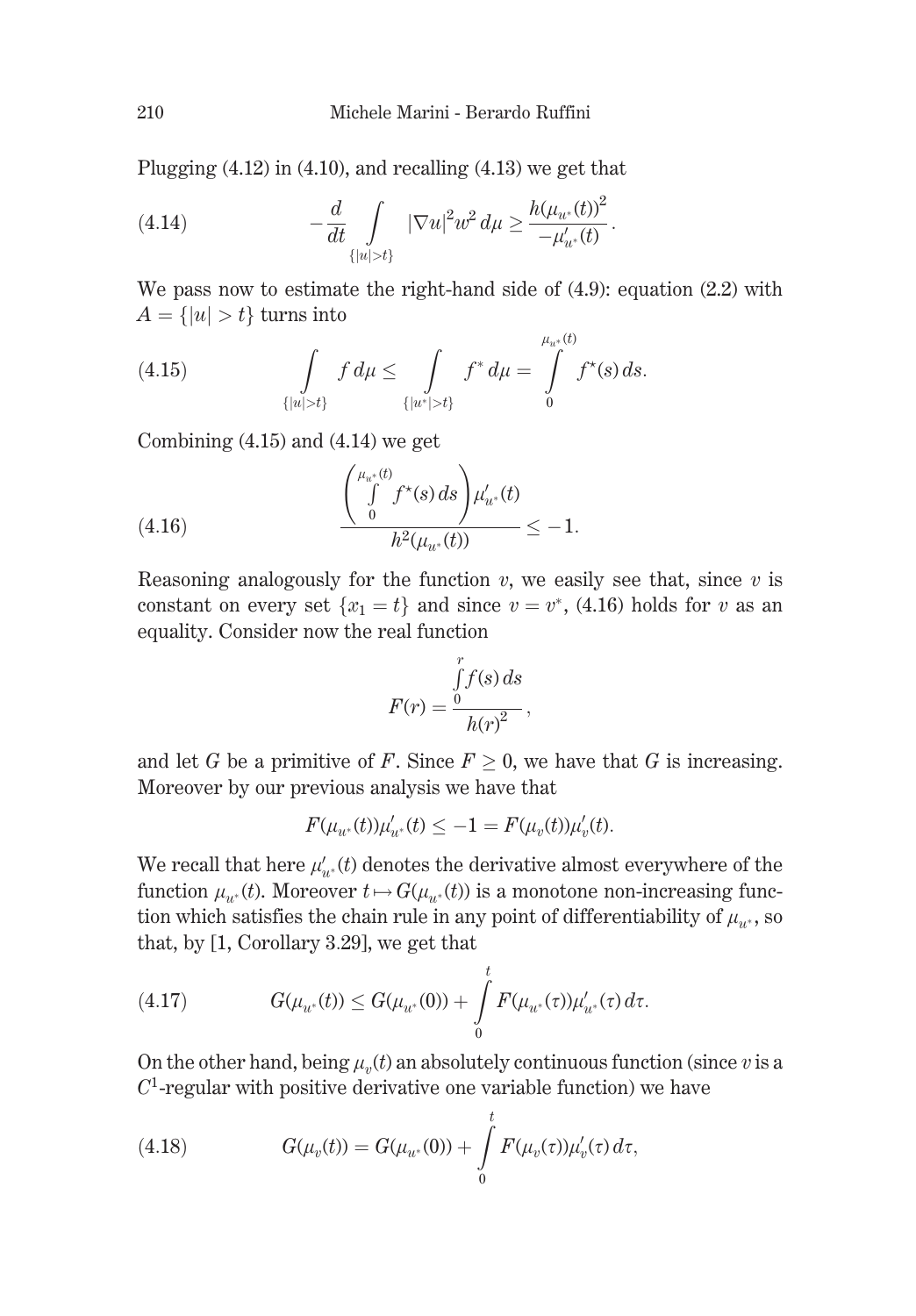so that, since  $G(\mu_v(0)) = G(\mu_{u^*}(0))$ , we get that  $G(\mu_{u^*}(t)) \leq G(\mu_v(t))$ . This implies that  $\mu_{u^*}(t) \leq \mu_v(t)$  for any t and hence that  $u^* \leq v$ , since  $u^*$  and v depends only on  $x_1$  and are increasing functions of such a variable.

We pass now to the proof of (4.8). Using the Hölder inequality and reasoning as before we obtain, for  $0 < q \leq 2$ ,

$$
-\frac{d}{dt} \int_{\{|u| > t\}} |\nabla u|^q w^q d\mu = \lim_{h \to 0} \frac{1}{h} \int_{\{t < |u| < t + h\}} |\nabla u|^q w^q d\mu
$$
\n
$$
\leq \lim_{h \to 0} \left( \frac{1}{h} \int_{\{t < |u| < t + h\}} |\nabla u|^2 w^2 d\mu \right)^{q/2} \left( \frac{1}{h} \int_{\{t < |u| < t + h\}} d\mu \right)^{1 - q/2}
$$
\n
$$
= \left( -\frac{d}{dt} \int_{\{|u| > t\}} |\nabla u|^2 w^2 d\mu \right)^{q/2} (-\mu_u'(t))^{1 - q/2}.
$$

Recalling  $(4.9)$  and  $(4.15)$  we have

$$
-\frac{d}{dt}\int\limits_{\{|u|>t\}}|\nabla u|^2w^2\,d\mu\leq \int\limits_0^{\mu_{u^*}(t)}f^*(s)\,ds,
$$

thus

$$
(4.19) \qquad -\frac{d}{dt} \int_{\{|u|>t\}} |\nabla u|^q w^q \, d\mu \le \left(\int\limits_0^{\mu_{u^*}(t)} f^*(s) \, ds\right)^{q/2} (-\mu_u'(t))^{1-q/2}.
$$

Combining  $(4.19)$  and  $(4.16)$  we finally get

$$
-\frac{d}{dt} \int_{\{|u|>t\}} |\nabla u|^q w^q d\mu \leq (-\mu'_{u^*}(t)) \left(h(\mu_{u^*}(t))^{-1} \int\limits_{0}^{\mu_{u^*}(t)} f^{\star}(s) ds\right)^q.
$$

By integrating on both side between 0 and  $+\infty$ , we get

$$
\int\limits_{E} |\nabla u|^q w^q \, d\mu \leq \int\limits_{0}^{\infty} (-\mu'_{u^*}(t)) \left( h(\mu_{u^*}(t))^{-1} \int\limits_{0}^{\mu_{u^*}(t)} f^{\star}(s) \, ds \right)^q dt.
$$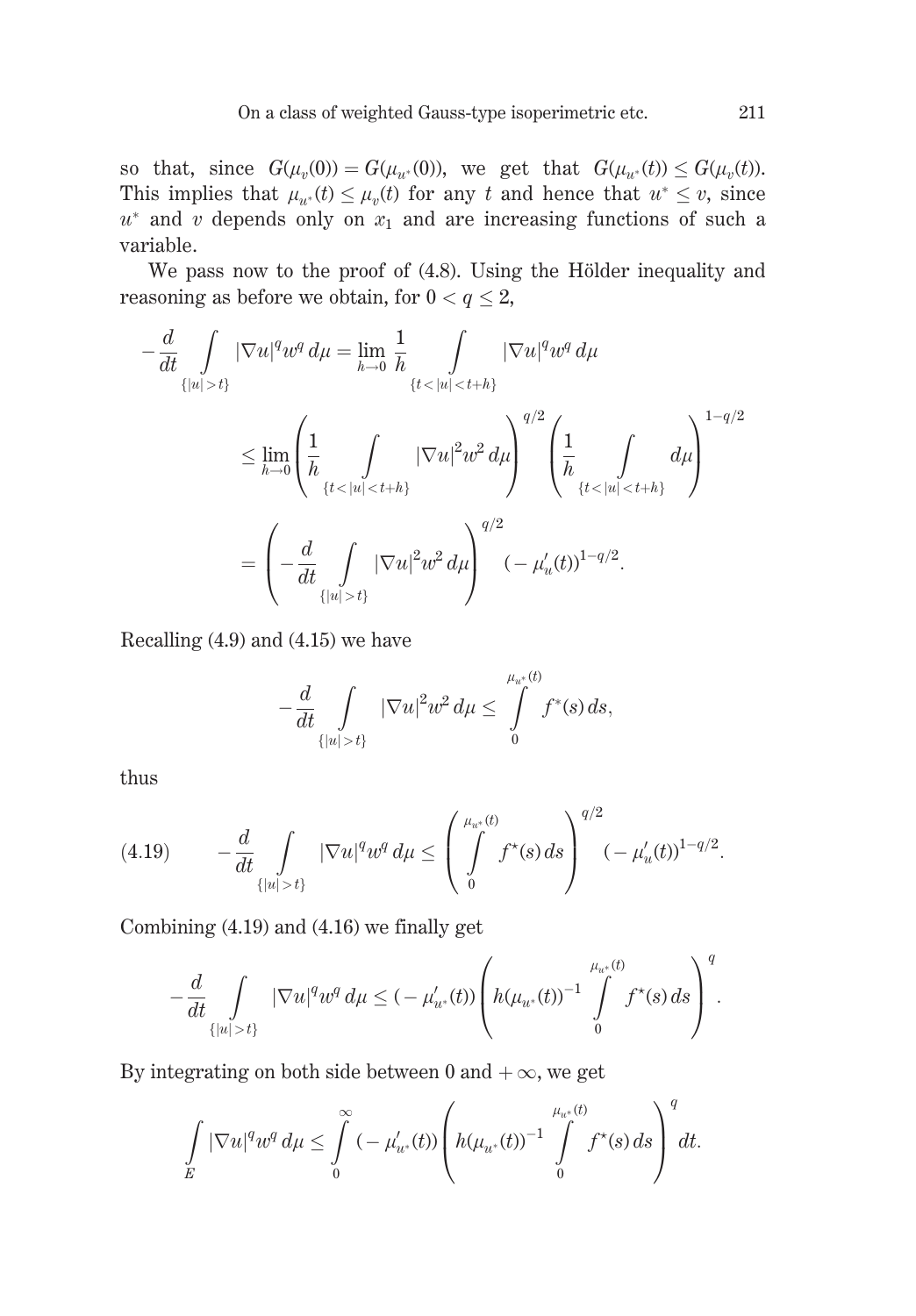We perform the change of variables  $r = \mu_{u^*}(t)$ , so that the above equation turns into

$$
\int\limits_E |\nabla u|^q w^q d\mu \leq \int\limits_0^{\mu(E)} \left( h(r)^{-1} \int\limits_0^r f^\star(s) ds \right)^q dr.
$$

By a straightforward inspection of those steps we notice that  $v$  satisfies

$$
\int\limits_{R_E} |\nabla v|^q w^q d\mu = \int\limits_0^\infty \left(-\mu'_v(t)\right) \left(h(\mu_v(t))^{-1} \int\limits_0^{\mu_v(t)} f^\star(s) ds\right)^q dt;
$$

By performing the change of variables  $r = \mu_n(t)$  we find

$$
\int\limits_{R_E} |\nabla v|^q w^q d\mu = \int\limits_0^{\mu(R_E)} \left( h(r)^{-1} \int\limits_0^r f^\star(s) ds \right)^q dr.
$$

Since  $\mu(E) = \mu(R_E)$  we get the desired result.

We are left to prove that the function  $v$  given by  $(4.5)$  is a solution of problem  $(4.4)$ . We start by noticing that equation  $(4.16)$  suggests how to derive  $(4.5)$ : indeed, as we pointed out, any solution v of  $(4.4)$  such that  $v = v^*$  satisfies

$$
\int_{0}^{\mu_v(t)} f^*(s) ds \n\frac{0}{h^2(\mu_v(t))} \mu'_v(t) = -1.
$$

By integrating both sides between 0 and  $r$  we obtain

$$
\int\limits_{0}^{\mu_v(t)}\frac{\int\limits_{0}^{\mu_v(t)}f^\star(s)\,ds}{h^2(\mu_v(t))}\,\mu'_v(t)\,dt=-\,r.
$$

so that, by performing the change of variables  $m = \mu_n(t)$ , we get

$$
\int\limits_{\mu_v(r)}^{\mu(R_E)}\frac{\int\limits_{0}^{m}f^\star(s)\,ds}{h^2(m)}\,dm=r
$$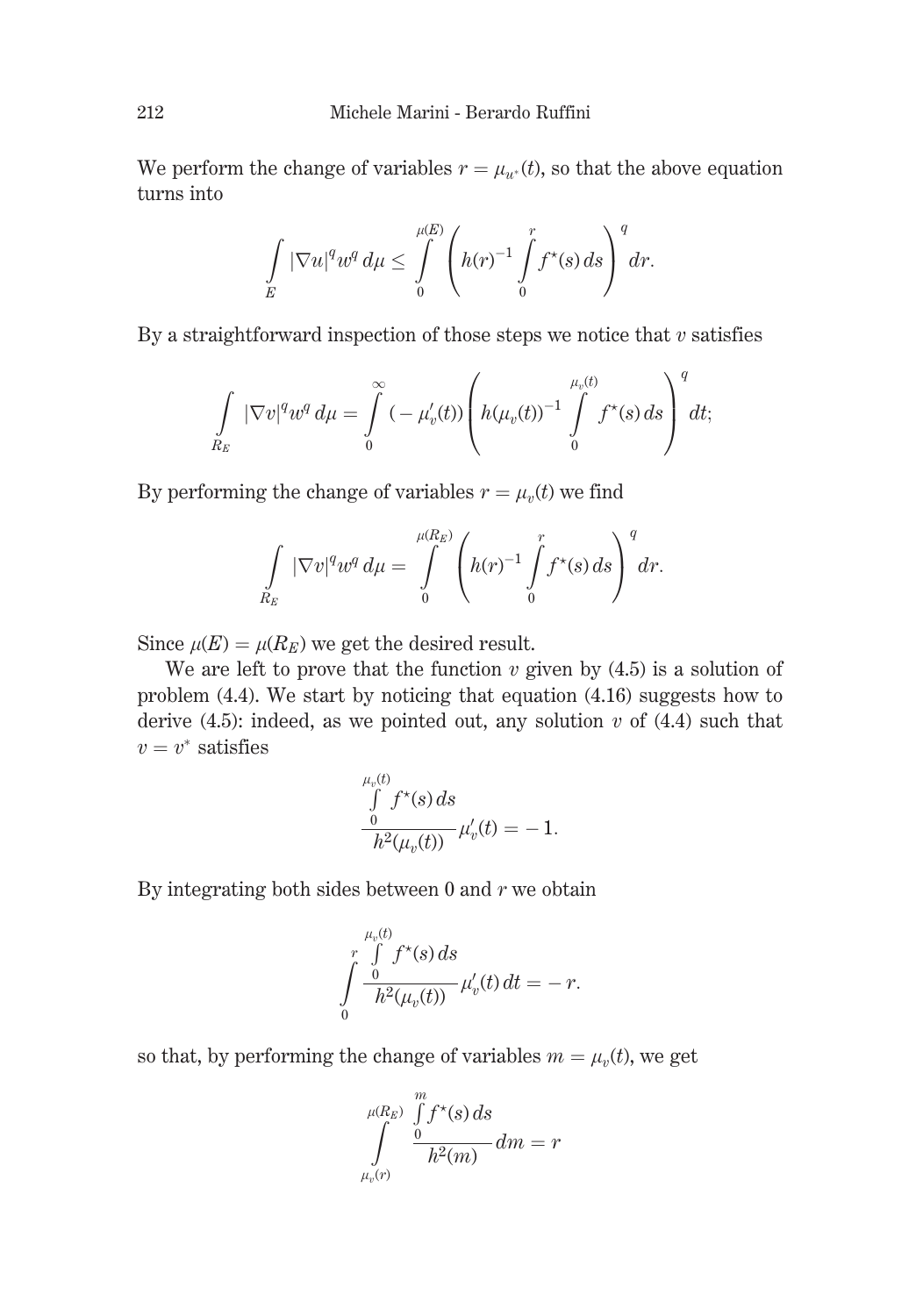which is equivalent to

$$
v(z,z')=\int\limits_{\mu\{x_1>z\}}^{\mu(R_E)}\frac{\int\limits_0^m f^\star(s)\,ds}{h^2(m)}dm,
$$

that is (4.5). Notice that v is strictly decreasing and belongs to  $C^{1,1}_{loc}(R_E)$ . Indeed, recalling (4.6) one can explicitly compute

$$
\nabla v(z,z') = e_1 \frac{\partial v}{\partial z}(z,z') = -e_1 \frac{\int\limits_{0}^{\mu\{x_1 > z\}} f^\star(s)\,ds}{w^2(z) \int\limits_{R^{d-1}} e^{V(z,x')} \,dx'},
$$

where  $e_1 = (1, 0, \ldots, 0) \in \mathbb{R}^d$ . Since  $f^*$  is a decreasing and locally integrable function, then  $f^* \in L^{\infty}_{loc}(\mathbb{R})$ ; thus, being  $z \mapsto \mu({x_1 > z}) C^1$ -regular, we get  $\int_{\mu(x_1 > z)}^{\mu(x_1 > z)} f^*(s) ds$  is a locally Lipschitz function. Moreover the denomi- $\ensuremath{\text{that}}$ nator is locally Lipschitz as well, and locally bounded away from zero. Hence we have that  $\nabla v$  is locally Lipschitz. Thus, recalling that  $\partial_1 V$  depends only on the first variable  $x_1$  it is possible to explicitly compute the divergence of  $w^2 \nabla v e^V$  and check that it satisfies (4.4). This concludes the proof of the theorem.

*Acknowledgments*. The authors thank L. Brasco and G. De Philippis for useful discussions on the topic. They are also grateful to the anonymous referee for several suggestions and remarks.

#### **REFERENCES**

- [1] L. AMBROSIO, N. FUSCO, D. PALLARA; Functions of bounded variation and free discontinuity problems, Oxford Mathematical Monographs, The Clarendon Press Oxford University Press, New York, 2000.
- [2] M.F. BETTA, F. BROCK, A. MERCALDO, M. R. POSTERARO: A comparison result related to Gauss measure, C. R. Math. Acad. Sci. Paris, 334 (2002), 451–456.
- [3] M.F. BETTA, F. BROCK, A. MERCALDO, M.R. POSTERARO, A weighted isoperimetric inequality and applications to symmetrization, J. Inequal. Appl., 4  $(1999), 215 - 240.$
- [4] L. BRASCO, G. DE PHILIPPIS, B. RUFFINI: Spectral optimization for the Stekloff-Laplacian: the stability issue, J. Funct. Anal., 262 (2012), 4675-4710.
- [5] L. BRASCO, G. FRANZINA: An anisotropic eigenvalue problem of Stekloff type